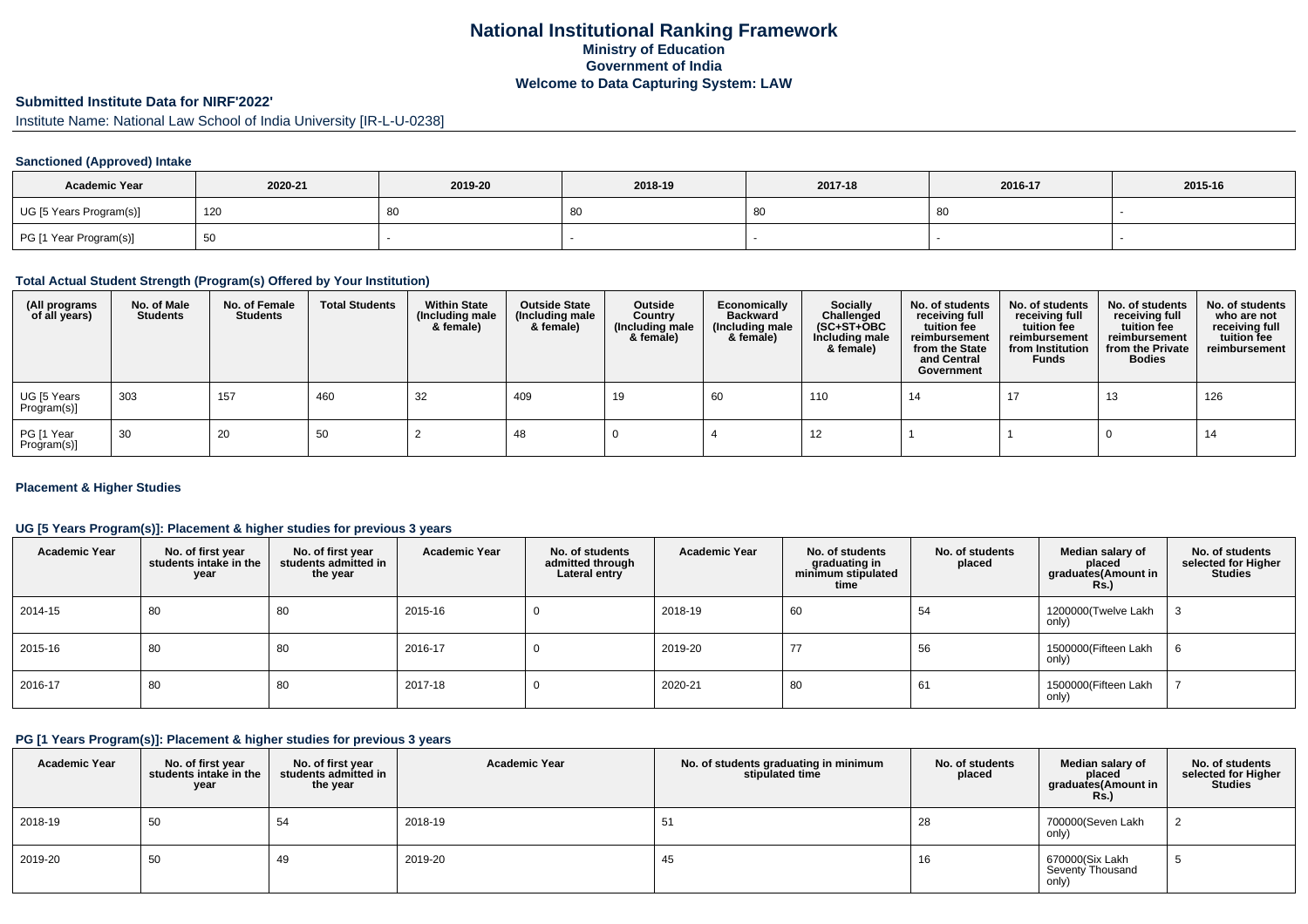| 2020-21<br>2020-21<br>akh onlv) |
|---------------------------------|
|---------------------------------|

#### **Ph.D Student Details**

| Ph.D (Student pursuing doctoral program till 2020-21 Students admitted in the academic year 2020-21 should not be entered here.) |         |                       |         |  |
|----------------------------------------------------------------------------------------------------------------------------------|---------|-----------------------|---------|--|
|                                                                                                                                  |         | <b>Total Students</b> |         |  |
| Full Time                                                                                                                        |         | 64                    |         |  |
| Part Time                                                                                                                        |         |                       |         |  |
| No. of Ph.D students graduated (including Integrated Ph.D)                                                                       |         |                       |         |  |
|                                                                                                                                  | 2020-21 | 2019-20               | 2018-19 |  |
| Full Time                                                                                                                        |         |                       | 10      |  |
| Part Time                                                                                                                        |         |                       |         |  |

#### **Financial Resources: Utilised Amount for the Capital expenditure for previous 3 years**

| <b>Academic Year</b>                                                                                 | 2020-21                                                                         | 2019-20                                                                              | 2018-19                                                                   |  |  |  |
|------------------------------------------------------------------------------------------------------|---------------------------------------------------------------------------------|--------------------------------------------------------------------------------------|---------------------------------------------------------------------------|--|--|--|
|                                                                                                      | <b>Utilised Amount</b>                                                          | <b>Utilised Amount</b>                                                               | <b>Utilised Amount</b>                                                    |  |  |  |
| Annual Capital Expenditure on Academic Activities and Resources (excluding expenditure on buildings) |                                                                                 |                                                                                      |                                                                           |  |  |  |
| Library                                                                                              | 3836852 (Thirty Eight Lakh Thirty Six Thousand Eight Hundred<br>Fifty Two only) | 3227986 (Thirty Two Lakh Twenty Seven Thousand Nine<br>Hundred Eighty Six only)      | 5801754 (Fifty Eight Lakh One Thousand Seven Hundred Fifty<br>Four only)  |  |  |  |
| New Equipment for Laboratories                                                                       | 0 (Zero)                                                                        | 0 (Zero)                                                                             | 0 (Zero)                                                                  |  |  |  |
| Other expenditure on creation of Capital Assets (excluding<br>expenditure on Land and Building)      | 7503827 (Seventy Five Lakh Three Thousand Eight Hundred<br>Twenty Seven only)   | 4598873 (Forthy Five Lakh Ninety Eight Thousand Eight<br>Hundred Seventy Three only) | 10301916 (One Crore Three Lakh One Thousand Nine<br>Hundred Sixteen only) |  |  |  |

# **Financial Resources: Utilised Amount for the Operational expenditure for previous 3 years**

| <b>Academic Year</b>                                                                                                                                                                            | 2020-21                                                                                    | 2019-20                                                                                        | 2018-19                                                                                      |  |  |  |
|-------------------------------------------------------------------------------------------------------------------------------------------------------------------------------------------------|--------------------------------------------------------------------------------------------|------------------------------------------------------------------------------------------------|----------------------------------------------------------------------------------------------|--|--|--|
|                                                                                                                                                                                                 | <b>Utilised Amount</b>                                                                     | <b>Utilised Amount</b>                                                                         | <b>Utilised Amount</b>                                                                       |  |  |  |
| <b>Annual Operational Expenditure</b>                                                                                                                                                           |                                                                                            |                                                                                                |                                                                                              |  |  |  |
| Salaries (Teaching and Non Teaching staff)                                                                                                                                                      | 152035234 (Fifteen Crore Twenty Lakh Thirty Five Thousand<br>Two Hundred Thirty Four only) | 164999506 (Sixteen Crore Fortynine Lakh Nintynine Thousand<br>Five Hundred Six only)           | 173047296 (Seventeen Crore Thirty Lakh Forty Seven<br>Thousand Two Hundred Ninety Six only)  |  |  |  |
| Maintenance of Academic Infrastructure or consumables and<br>other running expenditures (excluding maintenance of hostels<br>and allied services, rent of the building, depreciation cost, etc) | 112790900 (Eleven Crore Twenty Seven Lakh Ninety<br>Thousand Nine Hundred only)            | 117661353 (Eleven Crore Seventy Six Lakh Sixty One<br>Thousand Three Hundred Fifty Three only) | 107897242 (Ten Crore Seventy Eight Lakh Ninety Seven<br>Thousand Two Hundred Forty Two only) |  |  |  |
| Seminars/Conferences/Workshops                                                                                                                                                                  | 2408733 (Twenty Four Lakh Eight Thousand Seven Hundred<br>Thirty Three only)               | 513705 (Five Lakh Thirteen Thousand Seven Hundred Five<br>only)                                | 1074964 (Ten Lakh Seventy Four Thousand Nine Hundred<br>Sixty Four only)                     |  |  |  |

# **Sponsored Research Details**

| <b>Financial Year</b>                    | 2020-21  | 2019-20  | 2018-19  |
|------------------------------------------|----------|----------|----------|
| Total no. of Sponsored Projects          |          | 36       | -37      |
| Total no. of Funding Agencies            |          | 29       | 29       |
| Total Amount Received (Amount in Rupees) | 85883793 | 79207607 | 85807009 |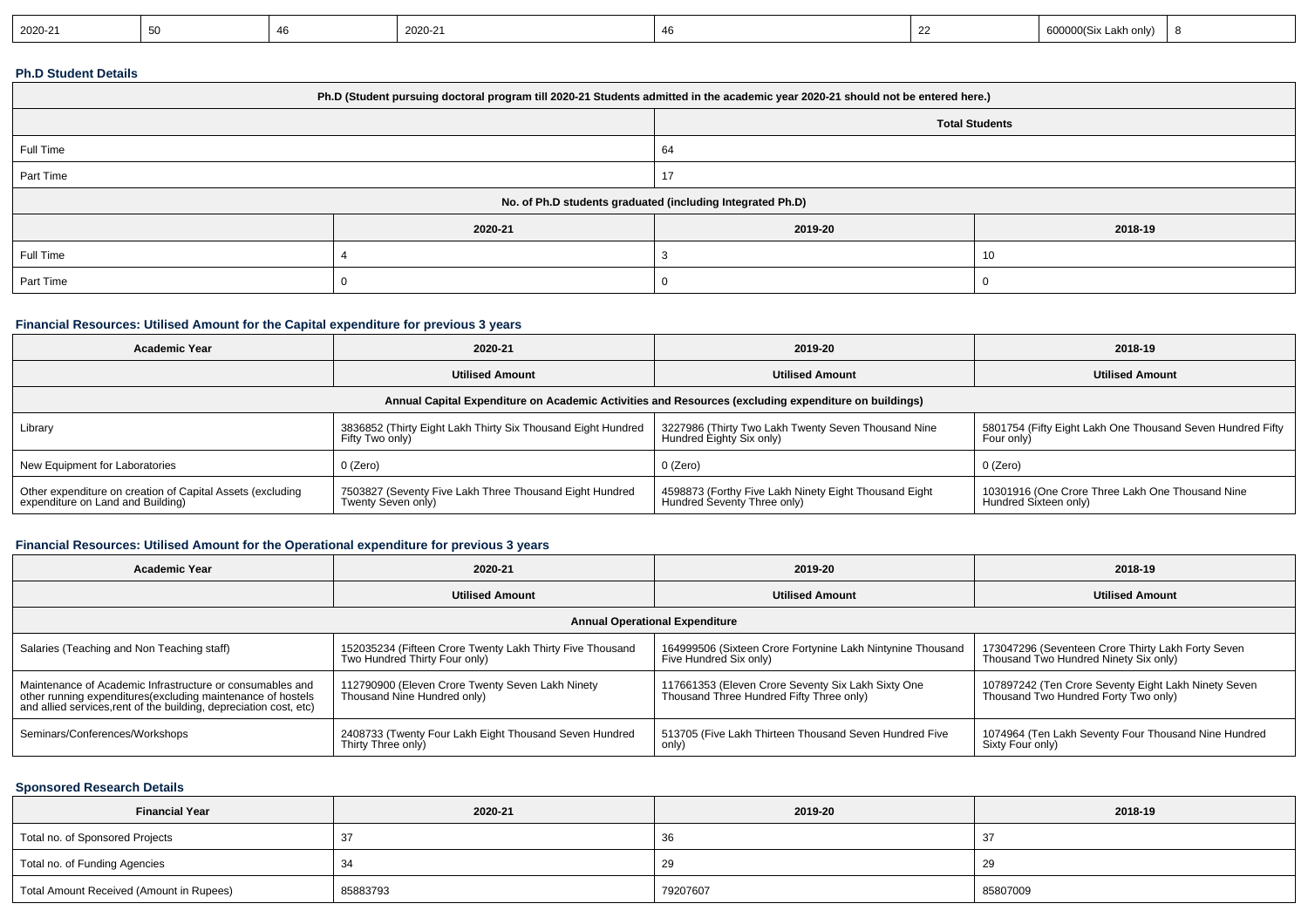| Amount Received in Words | l Eight Crore Fifty Eight Lakh Eighty Three Thousand Seven<br>Hundred Ninety Three only | Seven Crore Ninety Two Lakh Seven Thousand Six Hundred   Eight Crore Fifty Eight Lakh Seven Thousand Nine only<br>Seven onlv |  |
|--------------------------|-----------------------------------------------------------------------------------------|------------------------------------------------------------------------------------------------------------------------------|--|
|                          |                                                                                         |                                                                                                                              |  |

### **Consultancy Project Details**

| <b>Financial Year</b>                    | 2020-21                                                              | 2019-20                                       | 2018-19                                                            |
|------------------------------------------|----------------------------------------------------------------------|-----------------------------------------------|--------------------------------------------------------------------|
| Total no. of Consultancy Projects        |                                                                      | 15.                                           |                                                                    |
| Total no. of Client Organizations        |                                                                      |                                               |                                                                    |
| Total Amount Received (Amount in Rupees) | 3151795                                                              | 3106200                                       | 1132678                                                            |
| Amount Received in Words                 | Thirty One Lakh Fifty One Thousand Seven Hundred Ninety<br>Five only | Thirty One Lakh Six Thousand Two Hundred only | Eleven Lakh Thirty Two Thousand Six Hundred Seventy Eight  <br>onl |

# **PCS Facilities: Facilities of physically challenged students**

| 1. Do your institution buildings have Lifts/Ramps?                                                                                                         | Yes, more than 80% of the buildings |
|------------------------------------------------------------------------------------------------------------------------------------------------------------|-------------------------------------|
| 2. Do your institution have provision for walking aids, including wheelchairs and transportation from one building to another for<br>handicapped students? | Yes                                 |
| 3. Do your institution buildings have specially designed toilets for handicapped students?                                                                 | Yes, more than 80% of the buildings |

# **Faculty Details**

| Srno            | <b>Name</b>             | Age | Designation         | Gender | Qualification | Experience (In<br>Months) | <b>Currently working</b><br>with institution? | <b>Joining Date</b> | <b>Leaving Date</b>      | <b>Association type</b> |
|-----------------|-------------------------|-----|---------------------|--------|---------------|---------------------------|-----------------------------------------------|---------------------|--------------------------|-------------------------|
|                 | Prof O V Nandimath      | 51  | Professor           | Male   | Ph.D          | 284                       | Yes                                           | 16-06-1997          | $\overline{\phantom{a}}$ | Regular                 |
| $\overline{2}$  | Prof M K Ramesh         | 64  | Professor           | Male   | Ph.D          | 500                       | Yes                                           | 11-06-1992          | $\sim$                   | Regular                 |
| 3               | Prof V Nagaraj          | 62  | Professor           | Male   | Ph.D          | 380                       | Yes                                           | 30-04-1992          | $\sim$                   | Regular                 |
| $\overline{4}$  | Prof T Ramakrishna      | 66  | Professor           | Male   | Ph.D          | 380                       | Yes                                           | 08-03-2002          | $\sim$                   | Other                   |
| $5\phantom{.0}$ | Prof V S Elizabeth      | 60  | Professor           | Female | Ph.D          | 440                       | Yes                                           | 09-09-1991          | $\sim$                   | Regular                 |
| 6               | Prof Ashok R Patil      | 48  | Professor           | Male   | Ph.D          | 272                       | Yes                                           | 02-08-2008          | $\overline{\phantom{a}}$ | Regular                 |
| $\overline{7}$  | Shri Govindraj<br>Hegde | 57  | Associate Professor | Male   | M. Phil       | 344                       | Yes                                           | 01-04-2002          | $\overline{\phantom{a}}$ | Regular                 |
| 8               | Prof Sasasu E<br>Thomas | 48  | Professor           | Female | Ph.D          | 284                       | Yes                                           | 07-05-1999          | $\overline{\phantom{a}}$ | Regular                 |
| 9               | Prof T S<br>Somashekar  | 48  | Professor           | Male   | Ph.D          | 272                       | Yes                                           | 04-03-2002          | $\overline{\phantom{a}}$ | Regular                 |
| 10              | Prof Sairam Bhat        | 47  | Professor           | Male   | Ph.D          | 212                       | Yes                                           | 01-12-2006          | $\sim$                   | Regular                 |
| 11              | Shri Rahul Singh        | 41  | Associate Professor | Male   | LLM           | 188                       | Yes                                           | 09-07-2005          | $\sim$                   | Regular                 |
| 12              | Dr Yashomathi<br>Ghosh  | 42  | Associate Professor | Female | Ph.D          | 188                       | Yes                                           | 16-10-2006          | $\overline{\phantom{a}}$ | Regular                 |
| 13              | Dr Nagarathna A         | 44  | Associate Professor | Female | Ph.D          | 260                       | Yes                                           | 02-11-2006          | $\sim$                   | Regular                 |
| 14              | Prof Babu Mathew        | 72  | Other               | Male   | M. Phil       | 370                       | Yes                                           | 15-06-2014          | $\sim$                   | Regular                 |
| 15              | Prof H K Nagaraja       | 80  | Other               | Male   | Ph.D          | 562                       | No                                            | 03-07-2006          | 30-09-2021               | Other                   |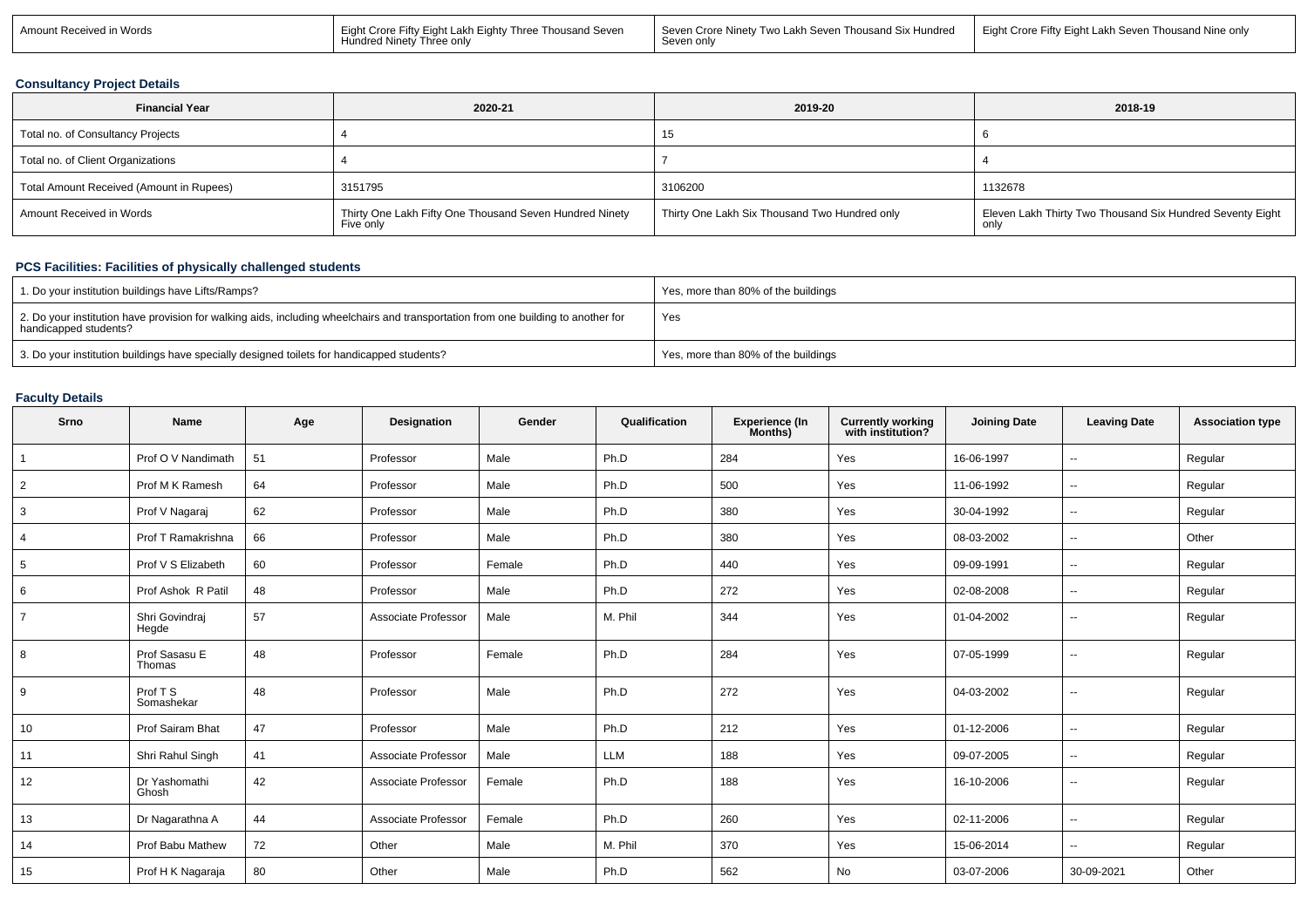| 16 | Prof Joga Rao                    | 60              | Other                                               | Male   | Ph.D                        | 404             | Yes | 02-07-2010 | $\sim$                   | Visiting            |
|----|----------------------------------|-----------------|-----------------------------------------------------|--------|-----------------------------|-----------------|-----|------------|--------------------------|---------------------|
| 17 | Prof N Jayaram                   | 71              | Other                                               | Male   | Ph.D                        | 512             | Yes | 09-03-2015 | $\sim$                   | Regular             |
| 18 | Dr D S Makkalanban               | 41              | <b>Assistant Professor</b>                          | Male   | Ph.D                        | 129             | No  | 01-07-2013 | 31-08-2020               | Adhoc / Contractual |
| 19 | Shri Kunal Ambasta               | 32              | <b>Assistant Professor</b>                          | Male   | LLM                         | 92              | Yes | 01-07-2013 | $\sim$                   | Regular             |
| 20 | Ms Priya Misra                   | 33              | <b>Assistant Professor</b>                          | Female | LLM                         | 82              | No  | 18-08-2014 | 31-08-2020               | Adhoc / Contractual |
| 21 | Shri Manjeri Subin<br>Sunder Raj | 36              | <b>Assistant Professor</b>                          | Male   | LLM                         | 57              | No  | 01-07-2015 | 31-07-2020               | Adhoc / Contractual |
| 22 | Ms Arpitha H C                   | 37              | Other                                               | Female | LLM                         | 80              | No  | 01-07-2010 | 31-07-2021               | Adhoc / Contractual |
| 23 | Ms Rashmi<br>Venkatesan          | 36              | <b>Assistant Professor</b>                          | Female | LLM                         | 56              | Yes | 08-03-2016 | $\overline{\phantom{a}}$ | Regular             |
| 24 | Dr Rahul Choragudi               | 35              | <b>Assistant Professor</b>                          | Male   | Ph.D                        | 55              | No  | 16-05-2016 | 30-06-2021               | Adhoc / Contractual |
| 25 | Shri P R<br>Chandrasekaran       | 68              | Professor                                           | Male   | M.Sc.                       | 36              | No  | 09-01-2017 | 31-01-2021               | Adhoc / Contractual |
| 26 | Ms Sanyukta<br>Chowdhury         | 39              | <b>Assistant Professor</b>                          | Female | LLM                         | 37              | Yes | 02-07-2018 | $\overline{\phantom{a}}$ | Regular             |
| 27 | Dr Sony Pellissery               | 49              | Associate Professor                                 | Male   | M. Phil                     | 168             | Yes | 01-02-2013 | $\sim$                   | Regular             |
| 28 | Dr Kaushik Basu                  | 41              | <b>Assistant Professor</b>                          | Male   | Ph.D                        | 72              | No  | 06-03-2015 | 02-02-2021               | Regular             |
| 29 | Dr Pradeep<br>Ramavath Jayanaik  | 40              | <b>Assistant Professor</b>                          | Male   | Ph.D                        | 132             | No  | 04-05-2015 | 30-04-2021               | Regular             |
| 30 | Prof Abdul Aziz                  | 84              | Other                                               | Male   | Ph.D                        | 648             | Yes | 01-04-2016 | $\sim$                   | Visiting            |
| 31 | Dr Nanda Kishore                 | 48              | Other                                               | Male   | Ph.D                        | 33              | Yes | 02-11-2018 | $\overline{\phantom{a}}$ | Regular             |
| 32 | Ms Tasneem Deo                   | 34              | Other                                               | Female | LLM                         | 12              | No  | 05-04-2021 | 15-04-2021               | Visiting            |
| 33 | Dr Sudhir<br>Krishnaswamy        | 46              | Dean / Principal /<br>Director / Vice<br>Chancellor | Male   | Ph.D                        | 252             | Yes | 25-09-2019 | $\overline{\phantom{a}}$ | Regular             |
| 34 | Mr Karan Singh                   | 49              | Other                                               | Male   | BA.BL(Hons)                 | 309             | No  | 09-03-2020 | 09-06-2020               | Visiting            |
| 35 | Dr Oishik Sircar                 | 39              | Other                                               | Male   | Ph.D                        | 143             | No  | 01-07-2020 | 30-09-2020               | Visiting            |
| 36 | Mr Abhayraj Naik                 | 38              | Other                                               | Male   | LLM                         | 91              | No  | 05-04-2021 | 15-04-2021               | Visiting            |
| 37 | <b>Prof Mrinal Satish</b>        | 43              | Professor                                           | Male   | Ph.D                        | 162             | Yes | 01-09-2020 |                          | Regular             |
| 38 | Prof Kishu Deswani               | 55              | Other                                               | Male   | LLM                         | 303             | No  | 01-03-2021 | 31-05-2021               | Visiting            |
| 39 | Mr Ajar Rab                      | $33\,$          | Other                                               | Male   | $\ensuremath{\mathsf{LLM}}$ | 58              | No  | 02-11-2020 | 31-01-2021               | Visiting            |
| 40 | Mr Raag Yadava                   | 30              | <b>Assistant Professor</b>                          | Male   | M. Phil                     | 11              | Yes | 01-09-2020 | $\sim$                   | Regular             |
| 41 | Dr Aparna Chandra                | 38              | Associate Professor                                 | Female | Ph.D                        | 151             | Yes | 01-09-2020 | $\overline{\phantom{a}}$ | Regular             |
| 42 | Dr Atreyee<br>Majumder           | 38              | <b>Assistant Professor</b>                          | Female | Ph.D                        | 79              | Yes | 01-02-2021 | $\overline{\phantom{a}}$ | Regular             |
| 43 | Dr Anwesha Ghosh                 | 33              | <b>Assistant Professor</b>                          | Female | Ph.D                        | $5\phantom{.0}$ | Yes | 08-03-2021 | $\sim$                   | Regular             |
| 44 | Ms Shreyashree                   | 30 <sup>°</sup> | <b>Assistant Professor</b>                          | Female | LLM                         | 11              | Yes | 07-09-2020 | $\overline{\phantom{a}}$ | Regular             |
| 45 | Dr Sushmita Pati                 | $35\,$          | <b>Assistant Professor</b>                          | Female | Ph.D                        | 40              | Yes | 27-07-2020 | $\overline{\phantom{a}}$ | Regular             |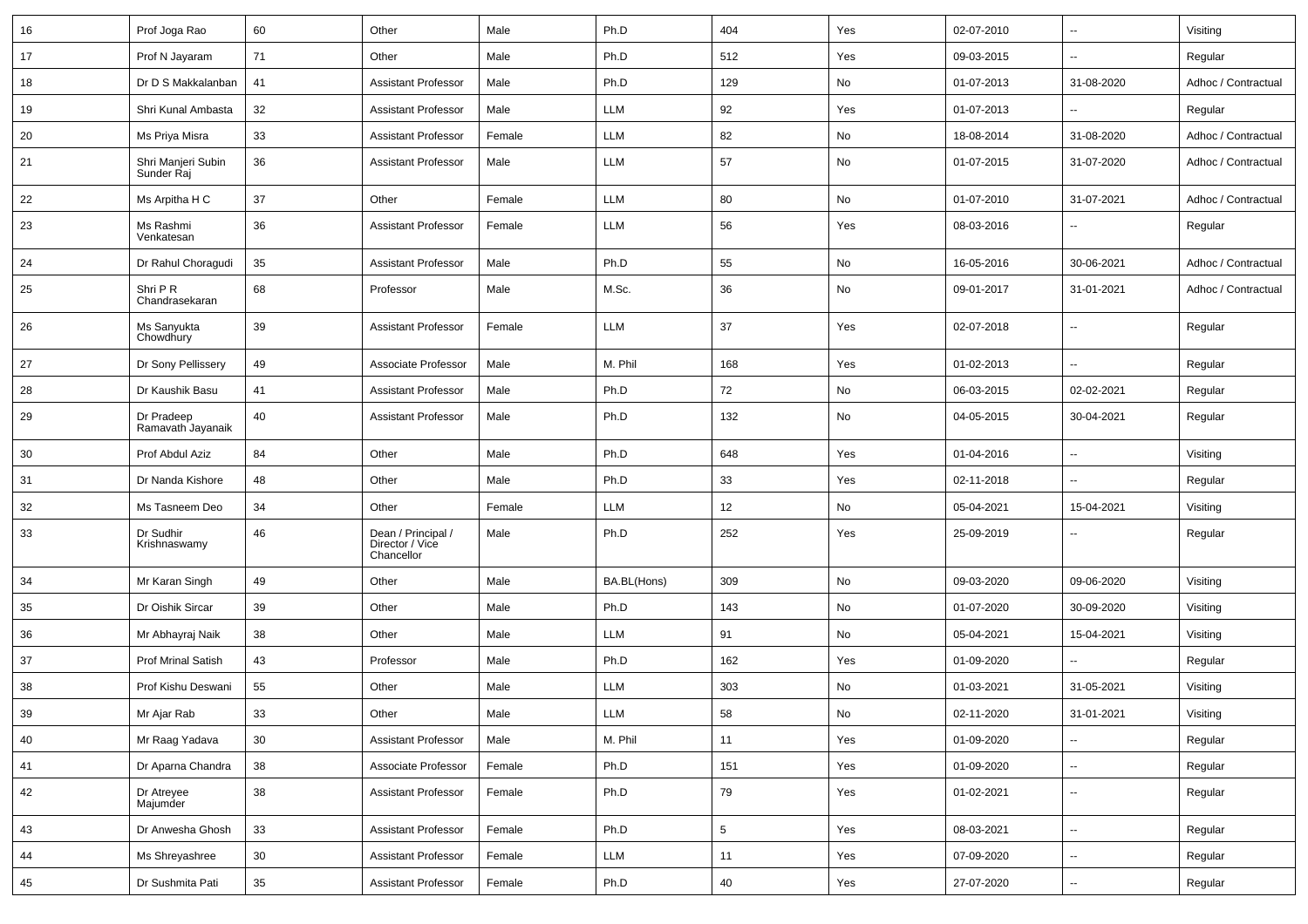| 46 | Mr Harsha N                     | 31 | <b>Assistant Professor</b> | Male   | LLM         | 3               | Yes           | 16-04-2021 | $\overline{\phantom{a}}$ | Regular             |
|----|---------------------------------|----|----------------------------|--------|-------------|-----------------|---------------|------------|--------------------------|---------------------|
| 47 | Ms Sharada<br>Shindhe           | 35 | <b>Assistant Professor</b> | Female | LLM         | 96              | Yes           | 20-03-2021 | ÷.                       | Regular             |
| 48 | Dr Saurabh<br>Bhattacharjee     | 38 | Associate Professor        | Male   | Ph.D        | 60              | Yes           | 01-07-2021 | $\sim$                   | Regular             |
| 49 | Ms Preeti Pratishruti<br>Dash   | 30 | <b>Assistant Professor</b> | Female | LLM         | $\overline{4}$  | Yes           | 15-03-2021 | $\overline{\phantom{a}}$ | Regular             |
| 50 | Ms Prerna Dhoop                 | 31 | <b>Assistant Professor</b> | Female | LLM         | 50              | Yes           | 23-03-2021 | ÷.                       | Regular             |
| 51 | Ms Smitha Krishna<br>Prasad     | 33 | <b>Assistant Professor</b> | Female | LLM         | 10 <sub>1</sub> | Yes           | 01-06-2021 | $\overline{\phantom{a}}$ | Regular             |
| 52 | Ms Nithya Gundu                 | 33 | <b>Assistant Professor</b> | Female | M.A         | $\overline{4}$  | Yes           | 08-03-2021 | $\overline{\phantom{a}}$ | Adhoc / Contractual |
| 53 | Mr Aditya Parolia               | 32 | Other                      | Male   | LLM         | 6               | No            | 01-03-2021 | 31-05-2021               | Visiting            |
| 54 | Mr Dhruv Gandhi                 | 25 | Other                      | Male   | <b>LLB</b>  | 3               | No            | 01-07-2020 | 30-09-2020               | Visiting            |
| 55 | Mr Mihir<br>Naniwadekar         | 33 | Other                      | Male   | BA.BL(Hons) | 6               | No            | 01-03-2021 | 31-05-2021               | Visiting            |
| 56 | Ms Jahnavi Sindhu               | 28 | Other                      | Female | LLM         | 3               | No            | 01-07-2020 | 30-09-2020               | Visiting            |
| 57 | Ms Shraddha<br>Choudhary        | 27 | Other                      | Female | LLM         | $\mathbf{3}$    | No            | 01-07-2020 | 30-09-2020               | Visiting            |
| 58 | Mr Shivam Singh                 | 34 | Other                      | Male   | LLM         | 12              | No            | 01-07-2020 | 30-09-2020               | Visiting            |
| 59 | Ms Vrinda<br>Maheshwari         | 34 | Other                      | Female | MBA         | 40              | No            | 01-07-2020 | 30-09-2020               | Visiting            |
| 60 | Mr Samir Gandhi                 | 44 | Other                      | Male   | LLM         | $\mathbf{3}$    | No            | 02-11-2020 | 31-01-2021               | Visiting            |
| 61 | Mr Rajat Sethi                  | 49 | Other                      | Male   | LLM         | 312             | No            | 02-11-2020 | 31-01-2021               | Visiting            |
| 62 | Ms Jayna Kothari                | 44 | Other                      | Female | LLM         | 12              | No            | 02-11-2020 | 31-01-2021               | Visiting            |
| 63 | Mr Alok Hisarwala<br>Gupta      | 41 | Other                      | Male   | LLM         | 6               | No            | 02-11-2020 | 31-01-2021               | Visiting            |
| 64 | Mr Piyush Joshi                 | 48 | Other                      | Male   | BA.BL(Hons) | 6               | No            | 01-07-2020 | 30-09-2020               | Visiting            |
| 65 | Ms Swagata Raha                 | 38 | Other                      | Female | LLM         | 3               | No            | 01-07-2020 | 30-09-2020               | Visiting            |
| 66 | Mr Rahul Matthan                | 50 | Other                      | Male   | BA.BL(Hons) | $\mathbf{3}$    | No            | 01-07-2020 | 30-09-2020               | Visiting            |
| 67 | Mr Ramanand<br>Mundkur          | 51 | Other                      | Male   | LLM         | 3               | No            | 02-11-2020 | 31-01-2021               | Visiting            |
| 68 | Mr Sabarish Suresh              | 27 | Other                      | Male   | <b>LLM</b>  | 3               | No            | 05-04-2021 | 15-04-2021               | Visiting            |
| 69 | Mr Parvatheesam<br>Kanchinadham | 46 | Other                      | Male   | <b>MBA</b>  | $\mathbf{3}$    | No            | 01-03-2021 | 31-05-2021               | Visiting            |
| 70 | Ms Neha Tayshete                | 34 | Other                      | Female | Ph.D        | $\mathbf{3}$    | No            | 01-12-2020 | 11-12-2020               | Visiting            |
| 71 | Ms Archana<br>Subramanian       | 31 | Other                      | Female | LLM         | 6               | No            | 01-12-2020 | 11-12-2020               | Visiting            |
| 72 | Ms Raghavi<br>Vishwanath        | 25 | Other                      | Female | LLM         | $\mathbf{3}$    | No            | 01-03-2021 | 31-05-2021               | Visiting            |
| 73 | Mr Garv Malhotra                | 29 | Other                      | Male   | LLM         | $\mathbf{3}$    | $\mathsf{No}$ | 05-04-2021 | 15-04-2021               | Visiting            |